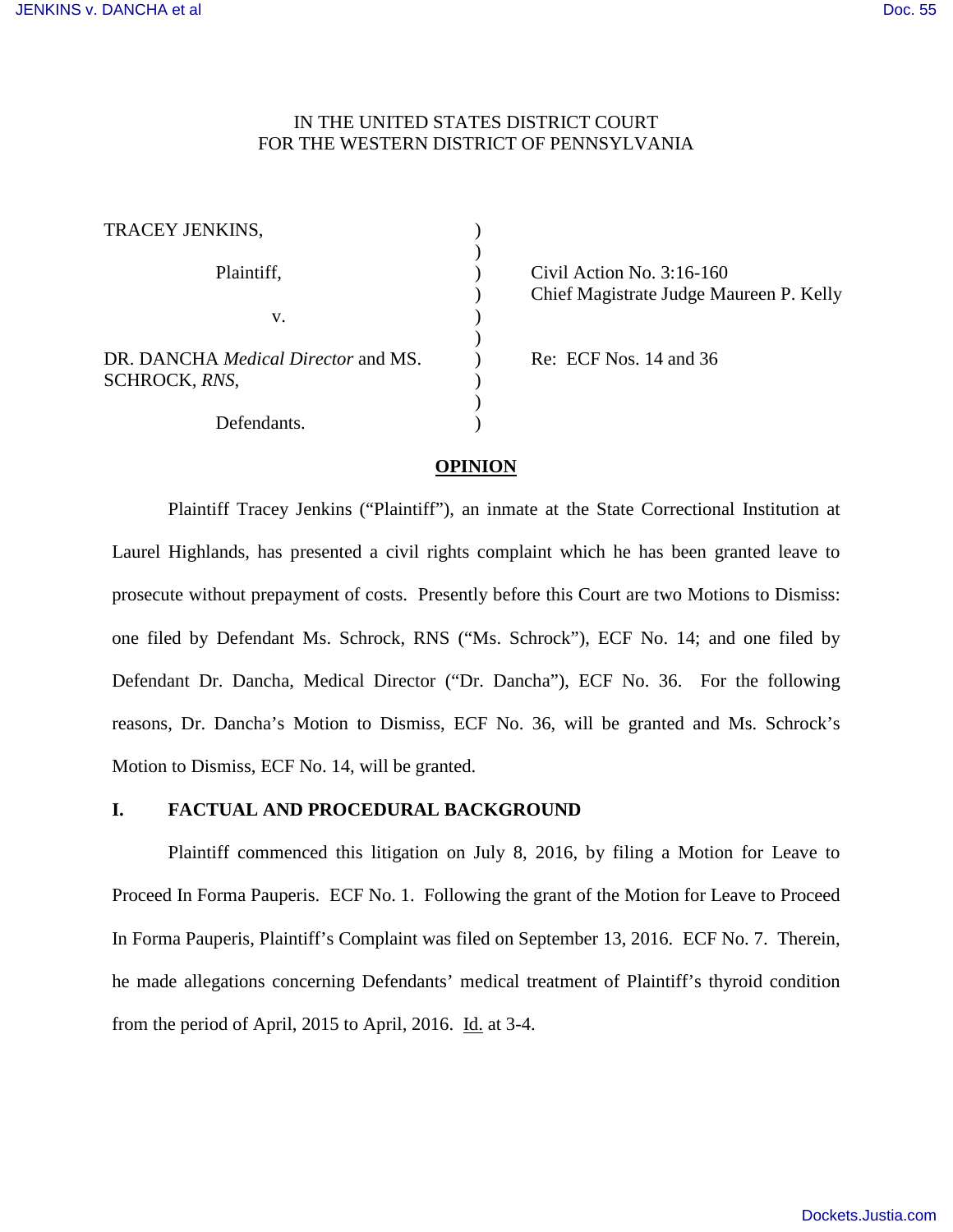On November 21, 2016, Ms. Schrock filed her Motion to Dismiss and a Brief in Support. ECF Nos. 14-15. Also on November 21, 2016, this Court entered a Scheduling Order directing Plaintiff to file a Response to the Motion to Dismiss by December 13, 2016. ECF No. 16. On January 6, 2017, this Court entered an Order to Show Cause why this action should not be dismissed as to Ms. Schrock due to Plaintiff's failure to file a Response to the Motion to Dismiss. ECF No. 33. On January 20, 2017, Plaintiff filed a Response to the Motion to Dismiss. ECF No. 35.

On January 23, 2017, Dr. Dancha filed his Motion to Dismiss and a Brief in Support. ECF Nos. 36-37. On January 24, 2017, this Court entered a Scheduling Order directing Plaintiff to file a Response to the Motion to Dismiss by February 14, 2017. ECF No. 39. On March 21, 2017, Plaintiff filed his Response to the Motion to Dismiss. ECF No. 45.

On April 7, 2017, Plaintiff filed a Supplemental Complaint. ECF No. 47. On April 10, 2017, after review of the Supplemental Complaint and in light of the pending Motions to Dismiss, this Court entered an Order directing Plaintiff to notify the Court by April 21, 2017, as whether he sought to file an amended complaint raising all claims. Id. The Order further directed that if Plaintiff wished to file an amended complaint, it was due by May 10, 2017. Id. The Order finally directed that if no amended complaint was filed, the Court would proceed to rule on the Motions to Dismiss. Id. On April 20, 2017, Plaintiff filed a Notice to the Court indicating that it "is and was" his intention to file a "Supplemental Amendment Complaint" and that he sought to file an amended complaint raising all claims. ECF No. 49. However, Plaintiff did not file an Amended Complaint by May 10, 2017, as ordered.

The Motions to Dismiss are now ripe for review.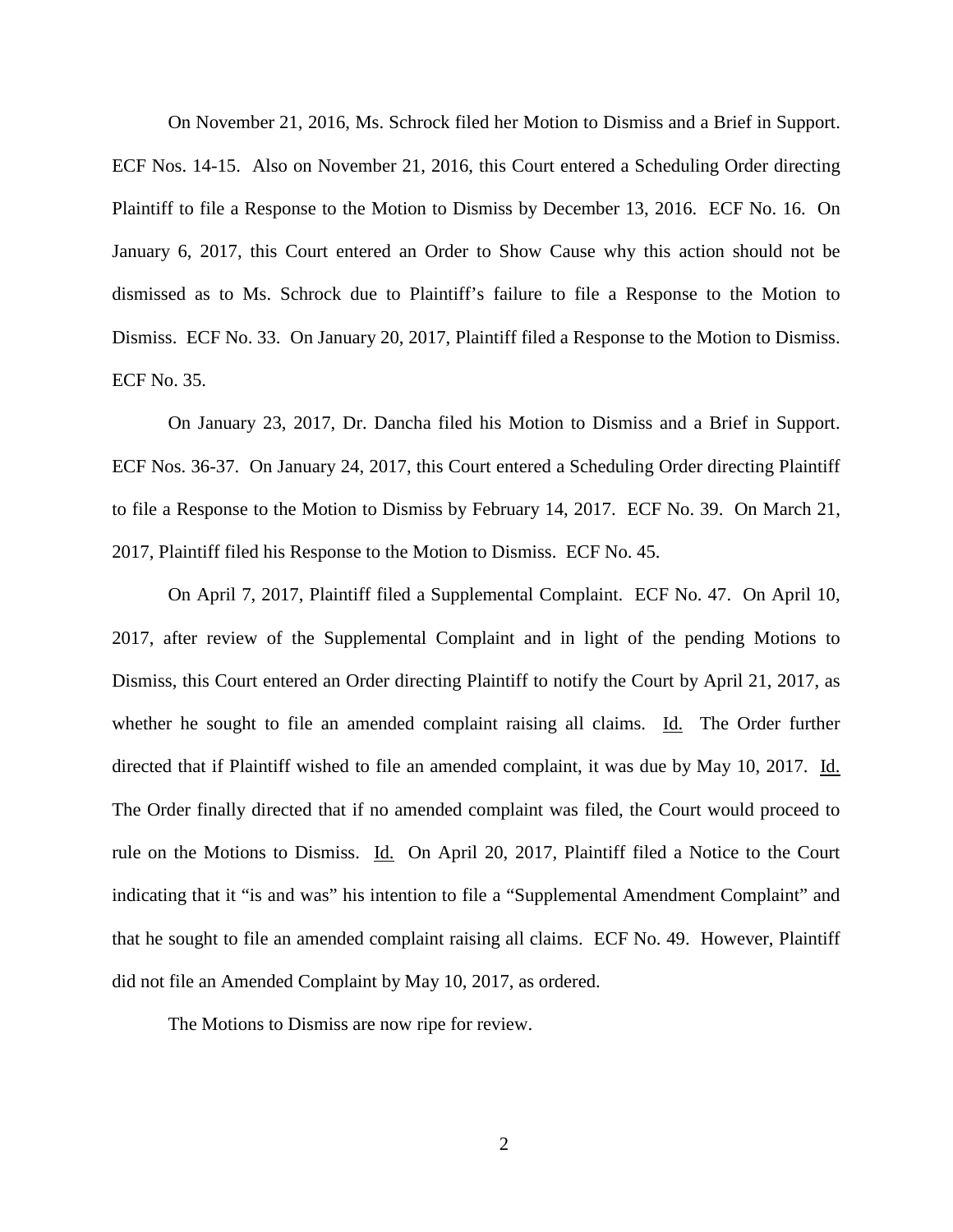## **II. STANDARD OF REVIEW**

As the United States Supreme Court explained in Bell Atlantic Corp. v. Twombly, 550 U.S. 544 (2007), a complaint may properly be dismissed pursuant to Federal Rule of Civil Procedure 12(b)(6) if it does not allege "enough facts to state a claim to relief that is plausible on its face." Id. at 570. In assessing the merits of a claim subject to a motion to dismiss, a court must accept all alleged facts as true and draw all inferences gleaned therefrom in the light most favorable to the non-moving party. Phillips v. County of Allegheny, 515 F.3d 224, 228 (3d Cir. 2008) (citing Worldcom, Inc. v. Graphnet, Inc., 343 F.3d 651, 653 (3d Cir. 2003)). A pleading party need not establish the elements of a *prima facie* case at this stage; the party must only "put forth allegations that 'raise a reasonable expectation that discovery will reveal evidence of the necessary element[s].'" Fowler v. UPMC Shadyside, 578 F.3d 203, 213 (3d Cir. 2009) (quoting Graff v. Subbiah Cardiology Associates, Ltd., 2008 WL 2312671 (W.D. Pa. June 4, 2008)).

The scope of review may extend to "matters of public record, orders, exhibits attached to the complaint and items appearing in the record of the case." Oshiver v. Levin, Fishbein, Sedran & Berman, 38 F.3d 1380, 1384 n.2 (3d Cir. 1994). Further, where an issue concerning the exhaustion requirements of the Prison Litigation Reform Act of 1995 which turns on the indisputably authentic documents related to the plaintiff's grievances arises in a motion to dismiss, the Court may consider these documents without converting the motion to dismiss into a motion for summary judgment. Spruill v. Gillis, 372 F.3d 218, 223 (3d Cir. 2004)(citations omitted).

3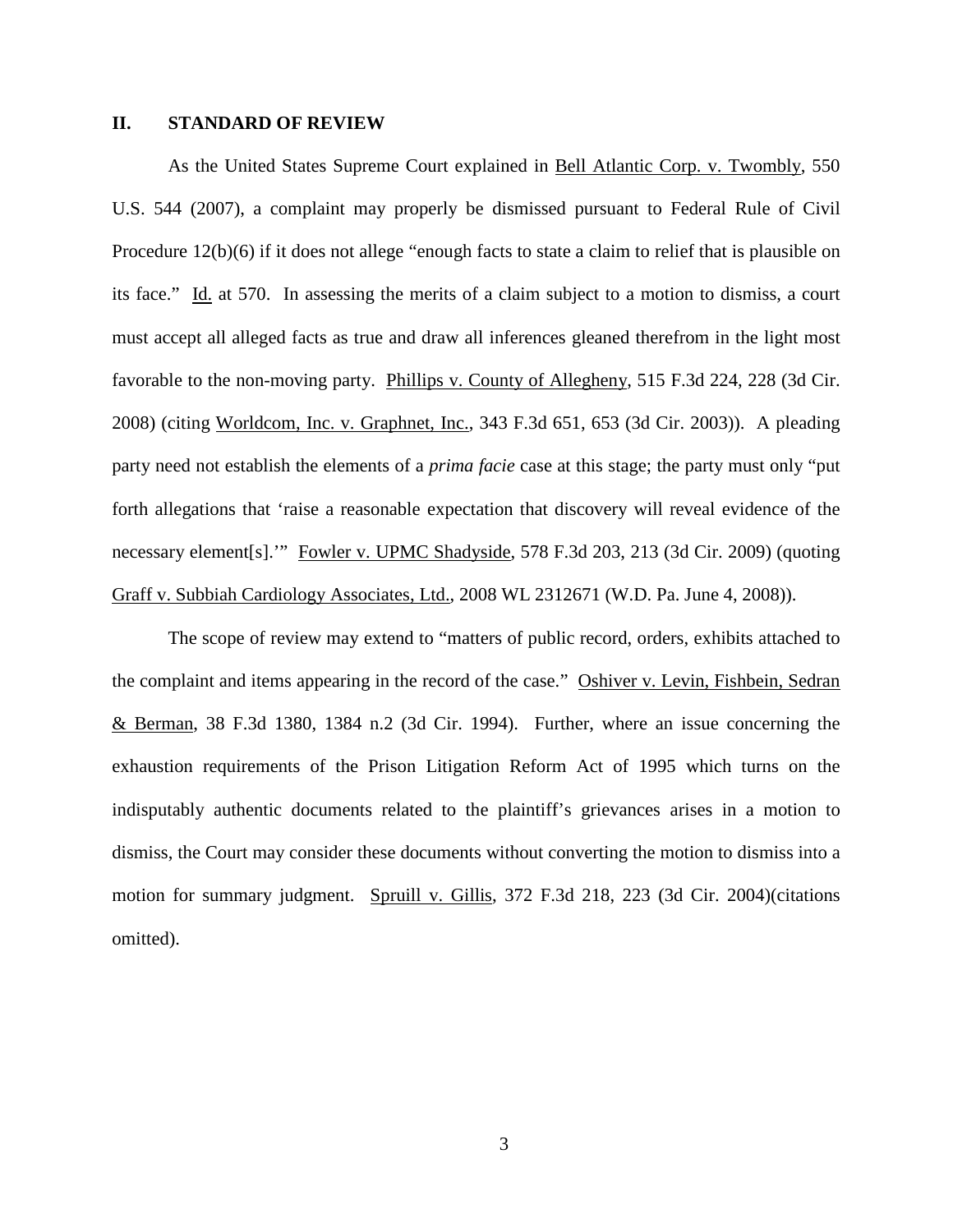### **III. DISCUSSION**

#### **A. Dr. Dancha's Motion to Dismiss**

In support of his Motion to Dismiss, Dr. Dancha first raises Plaintiff's failure to exhaust his administrative remedies before filing this lawsuit. ECF No. 37 at 3-9. Dr. Dancha cites the Prison Litigation Reform Act of 1995 ("PLRA") at 42 U.S.C. § 1997e(a), which provides that "[n]o action shall be brought with respect to prison conditions under section 1979 of the Revised Statutes of the United States (42 U.S.C. 1983), or any other Federal law, by a prisoner confined in any jail, prison, or other correctional facility until such administrative remedies as are available are exhausted."

As this Court has recently explained:

The requirement that an inmate exhaust administrative remedies applies to all inmate suits regarding prison life, including those that involve general circumstances as well as particular episodes. Porter v. Nussle, 534 U.S. 516, 122 S. Ct. 983, 152 L. Ed. 2d 12 (2002); Concepcion v. Morton, 306 F.3d 1347 (3d Cir. 2002) (for history of exhaustion requirement). Administrative exhaustion must be completed prior to the filing of an action. McCarthy v. Madigan, 503 U.S. 140, 144, 112 S. Ct. 1081, 117 L. Ed. 2d 291 (1992). Federal courts are barred from hearing a claim if a plaintiff has failed to exhaust all the available remedies. Grimsley v. Rodrequez, 113 F.3d 1246 (Table), 1997 U.S. App. LEXIS 10564, 1997 WL 2356136 (Unpublished Opinion) (10th Cir. May 8, 1997). The exhaustion requirement is not a technicality, rather it is federal law which federal district courts are required to follow. Nyhuis v. Reno, 204 F.3d 65, 73 (3d Cir. 2000) (by using language "no action shall be brought," Congress has "clearly required exhaustion").

The PLRA also requires "proper exhaustion," meaning that a prisoner must complete the administrative review process in accordance with the applicable procedural rules of that grievance system. Woodford v. Ngo, 548 U.S. 81, 87-91, 126 S. Ct. 2378, 165 L. Ed. 2d 368 (2006) ("Proper exhaustion demands compliance with an agency's deadlines and other critical procedural rules ..."). Importantly, the exhaustion requirement may not be satisfied "by filing an untimely or otherwise procedurally defective ... appeal." Id. at 83; see also Spruill v. Gillis, 372 F.3d 218, 228-29 (3d Cir. 2004) (utilizing a procedural default analysis to reach the same conclusion) ("Based on our earlier discussion of the PLRA's legislative history, [...]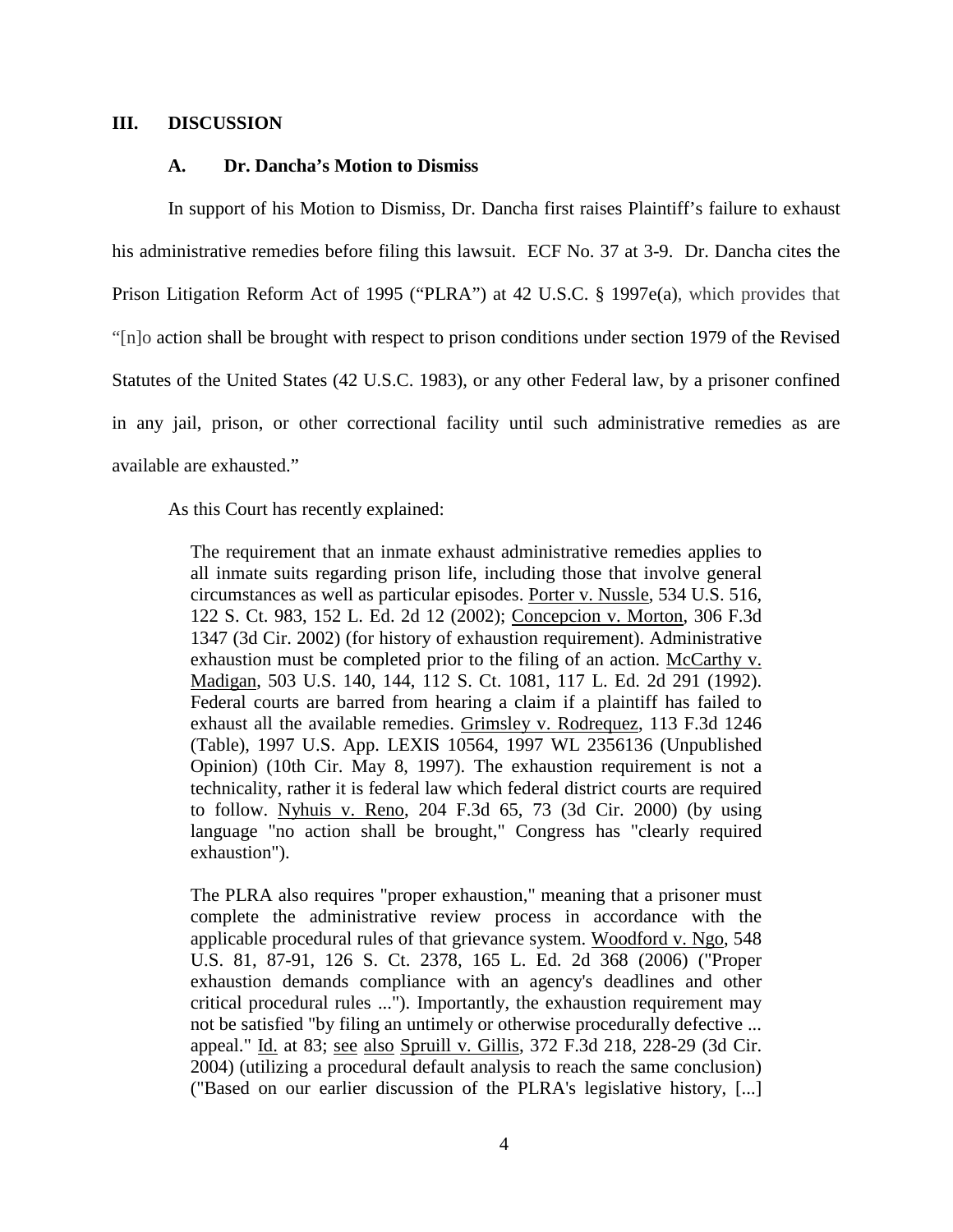Congress seems to have had three interrelated objectives relevant to our inquiry here: (1) to return control of the inmate grievance process to prison administrators; (2) to encourage development of an administrative record, and perhaps settlements, within the inmate grievance process; and (3) to reduce the burden on the federal courts by erecting barriers to frivolous prisoner lawsuits.").

Calipo v. Erie Cnty. Prison, Civ. A. No. 16-198, 2017 U.S. Dist. LEXIS 54218, at \*8-9 (W.D. Pa. April 10, 2017)(footnotes omitted).

The Inmate Grievance System Procedures Manual of the Department of Corrections outlines the relevant grievance procedure. ECF No. 37-1. An inmate must initially submit a grievance to the Facility Grievance Coordinator/designee. Id. at 5. An inmate may appeal the initial review response/rejection to the Facility Manager. Id. at 15. An inmate who is dissatisfied with the disposition of the appeal from the Facility Manager may submit an Inmate Appeal to Final Review to the Chief, Secretary's Office of Inmate Grievances and Appeals. Id. at 18, 20.

According to the grievance documents submitted by Dr. Dancha, $<sup>1</sup>$  $<sup>1</sup>$  $<sup>1</sup>$  the contents and dates</sup> of which are corroborated by Plaintiff in his Response to Dr. Dancha's Motion to Dismiss,<sup>[2](#page-4-1)</sup> Plaintiff submitted his initial grievance (No. 627748) about the treatment of his thyroid condition on May 30, 2016. ECF No. 37-2 at 9; ECF No. 45 at 6. Plaintiff appealed the denial of that grievance to the Facility Manager on June 9, 2016. ECF No. 37-2 at 12; ECF No. 45 at 6. After that appeal was unsuccessful, Plaintiff filed an Inmate Appeal to Final Review on June 29, 2016. ECF No. 37-2 at 6; ECF No. 45 at 4. The Final Appeal Decision, which upheld the earlier denials of the grievance, was issued on November 16, 2016. ECF No. 37-2 at 1; ECF No. 45 at 6.

<sup>&</sup>lt;sup>1</sup> As set forth above, these documents are properly considered in this case. <u>See Spruill</u>, 372 F.3d at 223.

<span id="page-4-1"></span><span id="page-4-0"></span> $2\;\;$  In opposition to Dr. Dancha's Motion to Dismiss, Plaintiff asserts that this case should not be dismissed because he, in fact, exhausted his administrative remedies. ECF No. 45 at 6. Plaintiff does not appear to appreciate the necessity for him to have exhausted these remedies *prior* to filing his lawsuit.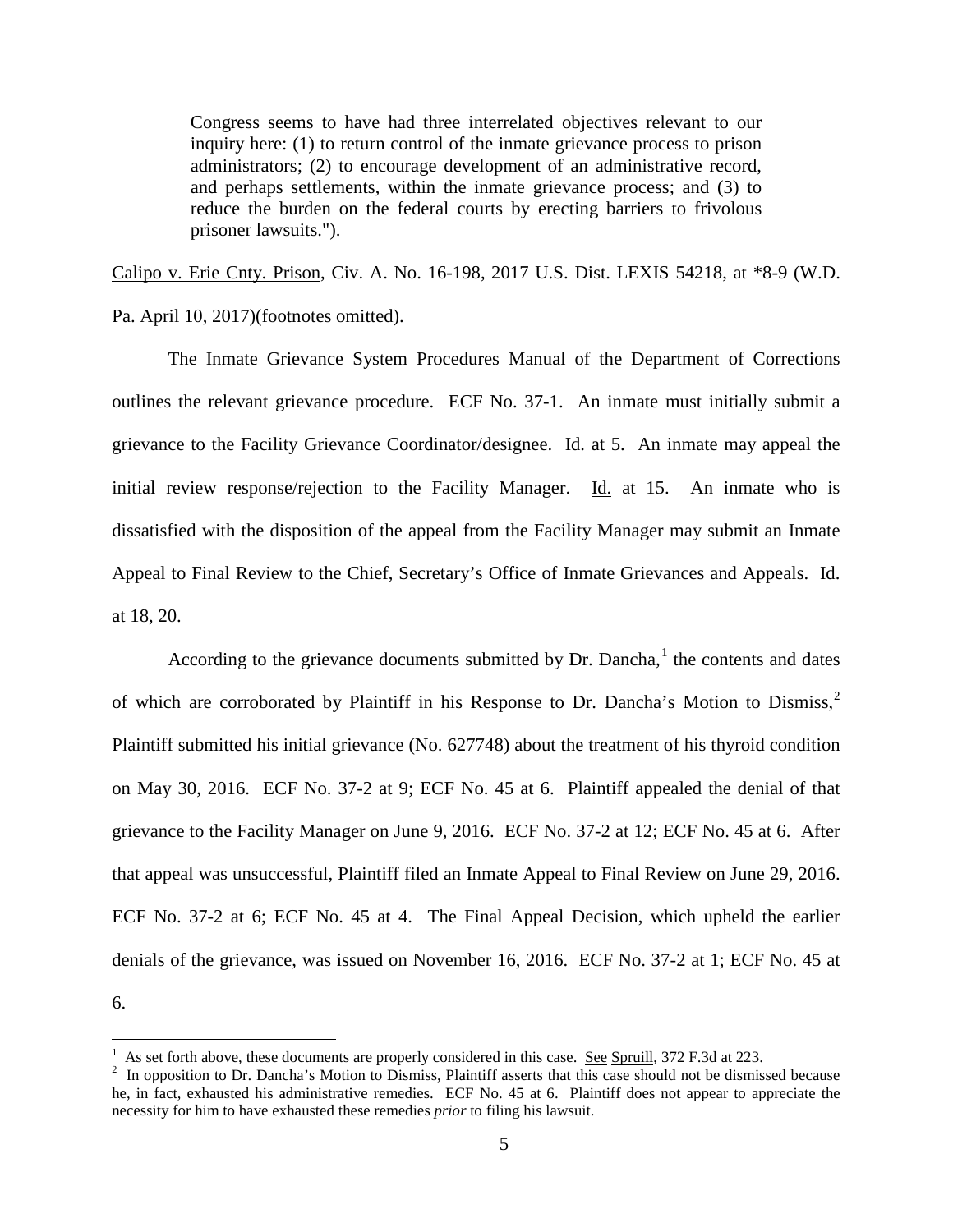As set forth above, Plaintiff commenced this litigation on July 8, 2016, more than five months before his administrative remedies were exhausted by the Final Appeal Decision on November 16, 2016. Accordingly, Dr. Dancha's Motion to Dismiss is granted on this basis. It would be futile to permit amendment to the Complaint because this defect cannot be cured in this case. To be clear, however, the dismissal of Plaintiff's Complaint is without prejudice to his ability to file another Complaint now that his administrative remedies have been exhausted.

#### **B. Ms. Schrock's Motion to Dismiss**

Although Ms. Schrock does not raise Plaintiff's failure to exhaust his administrative remedies in support of her Motion to Dismiss, in light of the futility of continuing litigation of a case that this Court has determined it is barred from hearing, and pursuant to the screening provisions of the PLRA<sup>[3](#page-5-0)</sup> and/or this Court's inherent power to control its own dockets,<sup>[4](#page-5-1)</sup> Plaintiff's Complaint will also be dismissed against Ms. Schrock due to Plaintiff's failure to exhaust. This dismissal is also without prejudice to Plaintiff's ability to file another Complaint now that his administrative remedies have been exhausted. Accordingly, Ms. Schrock's Motion to Dismiss will be granted.

#### **IV. CONCLUSION**

 $\overline{a}$ 

For the foregoing reasons, the Motion to Dismiss filed by Dr. Dancha will be granted. The Motion to Dismiss filed by Ms. Schrock will also be granted. An appropriate Order follows.

<span id="page-5-0"></span><sup>&</sup>lt;sup>3</sup> Because Petitioner is a prisoner who has been granted IFP status and/or because Plaintiff sues government employees, the screening provisions of the PLRA apply. See 28 U.S.C. § 1915(e) ("[n]otwithstanding any filing fee, or any portion thereof, that may have been paid [by a prisoner granted IFP status], the court shall dismiss the case at any time if the court determines that  $-$  (A) the allegation of poverty is untrue; or (B) the action or appeal  $-$  (i) is frivolous or malicious; (ii) fails to state a claim on which relief may be granted; or (iii) seeks monetary relief against a defendant who is immune from such relief."); 28 U.S.C. § 1915A ("[t]he court shall review, before docketing, if feasible or, in any event, as soon as practicable after docketing, a complaint in a civil action in which a prisoner seeks redress from a governmental entity or officer or employee of a governmental entity.").

<span id="page-5-1"></span><sup>&</sup>lt;sup>4</sup> See e.g., Chambers v. NASCO, Inc., 501 U.S. 32, 46-47 (1991)(court's inherent power is not displaced by statutes); Stafford v. United States, 208 F.3d 1177, 1179 (10th Cir. 2000) ("we should impose the following filing restrictions using our inherent power to regulate federal dockets, promote judicial efficiency, and deter frivolous filings").